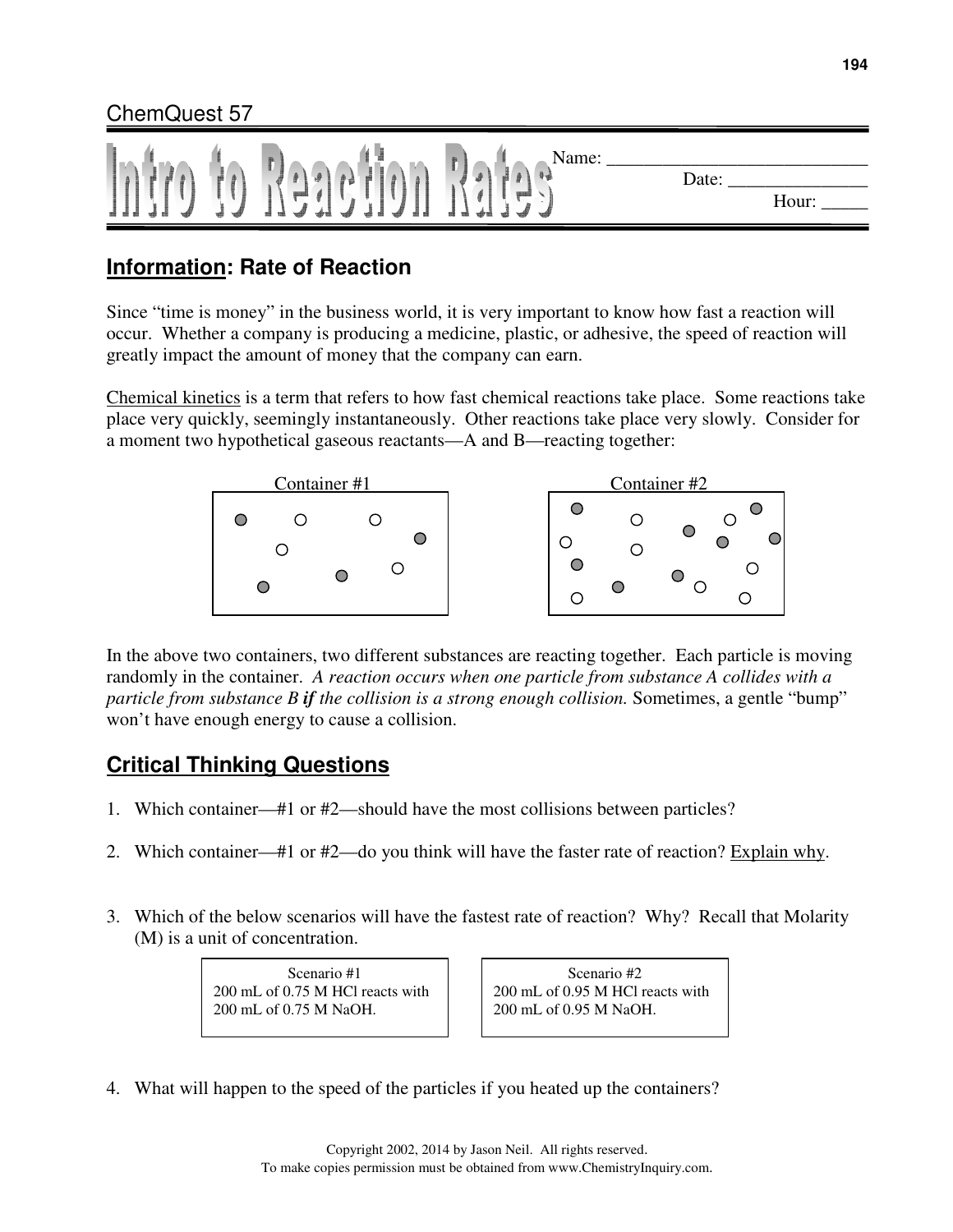- 5. If the particles are heated up, what will happen to the energy of the particles' collisions? Will the collisions have more energy or less energy?
- 6. Again, consider heating up a container of particles. Will there be more collisions or fewer collisions after heating them up?
- 7. a) Given your answers to questions 4-6, what happens to the rate of the reaction if you increase the temperature of the reactants?
	- b) Try to think of two reasons WHY and write them down. (Hint: questions 4-6 should contain the two reasons.)
- 8. Consider the following two scenarios where different particles are colliding:



- a) During which scenario is there enough energy for a reaction to occur?
- b) Which scenario involves molecules moving at a faster speed?
- c) Which scenario do you think occurs at the highest temperature?
- 9. Consider the two scenarios from question 8. Which of the following balanced chemical reactions could be occurring?
	- A)  $2 H_2 + O_2 \rightarrow 2 H_2 O$ B)  $2 \text{ Na} + \text{Cl}_2 \rightarrow 2 \text{ NaCl}$ C)  $Cl_2 + O_2 \rightarrow 2 ClO$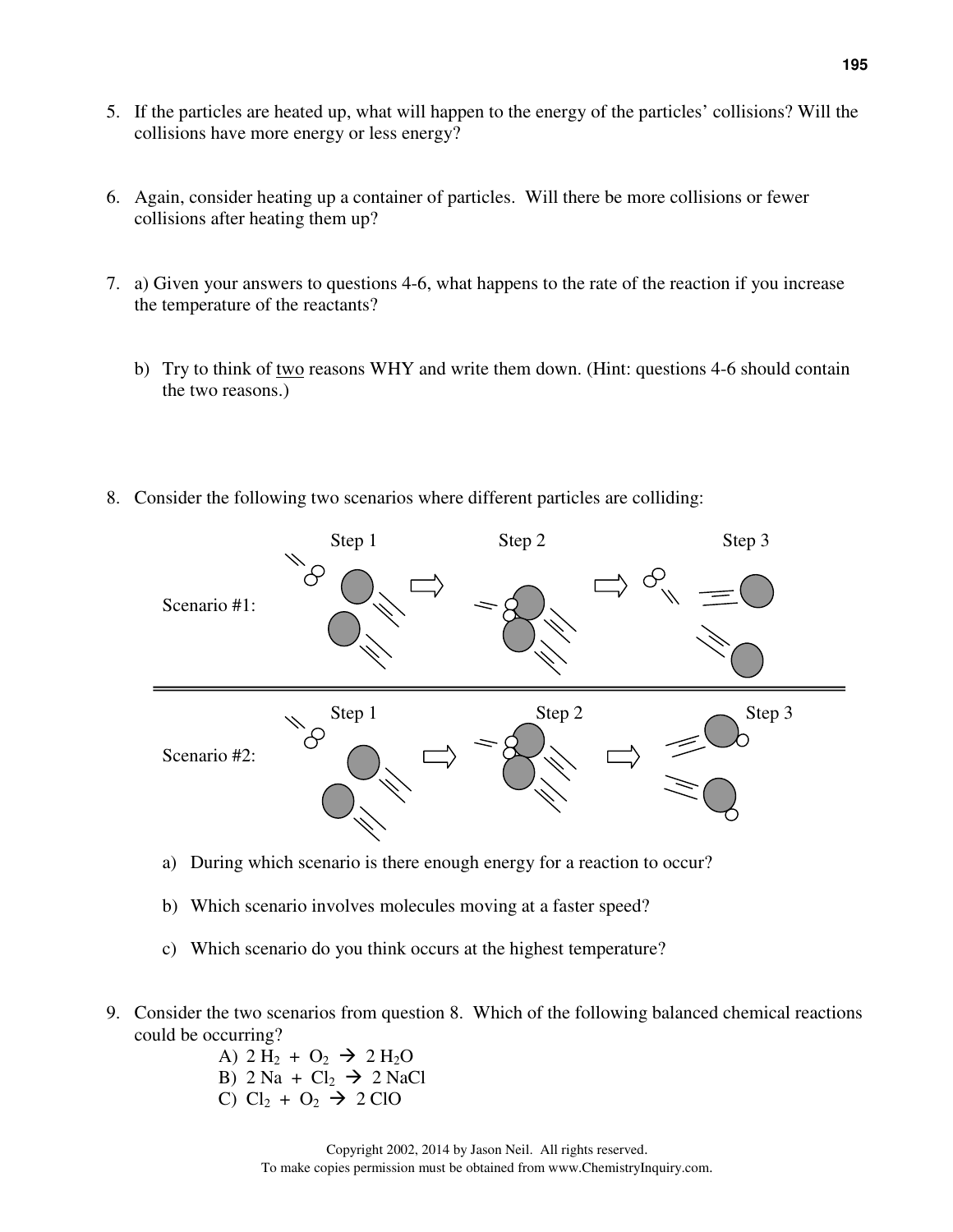- 10. An "activated complex" is a very unstable arrangement of atoms that forms for a very brief moment during a reaction. The activated complex will then turn into a product or into a reactant. There is an equal chance of either option occurring. When did an activated complex occur in the scenarios from question 8—Step 1, 2, or 3?
- 11. The "activated complex" is sometimes called the "transition state." Think about what the word "transition" means. Why do you think the activated complex is called the transition state?



#### **Critical Thinking Questions**

- 12. Consider the two diagrams above of reactions X and Y. Which one has the higher activation energy?
- 13. True or False: Reaction X and Reaction Y have the same ∆H value.
- 14. Consider the two diagrams above of reactions X and Y. Reaction X is a faster reaction than Reaction Y. Offer an explanation.
- 15. A catalyst is a substance that speeds up a reaction when it is added to the mixture of the reactants. A catalyst speeds up a reaction by doing something to the activation energy. What do you think a catalyst does to the activation energy?